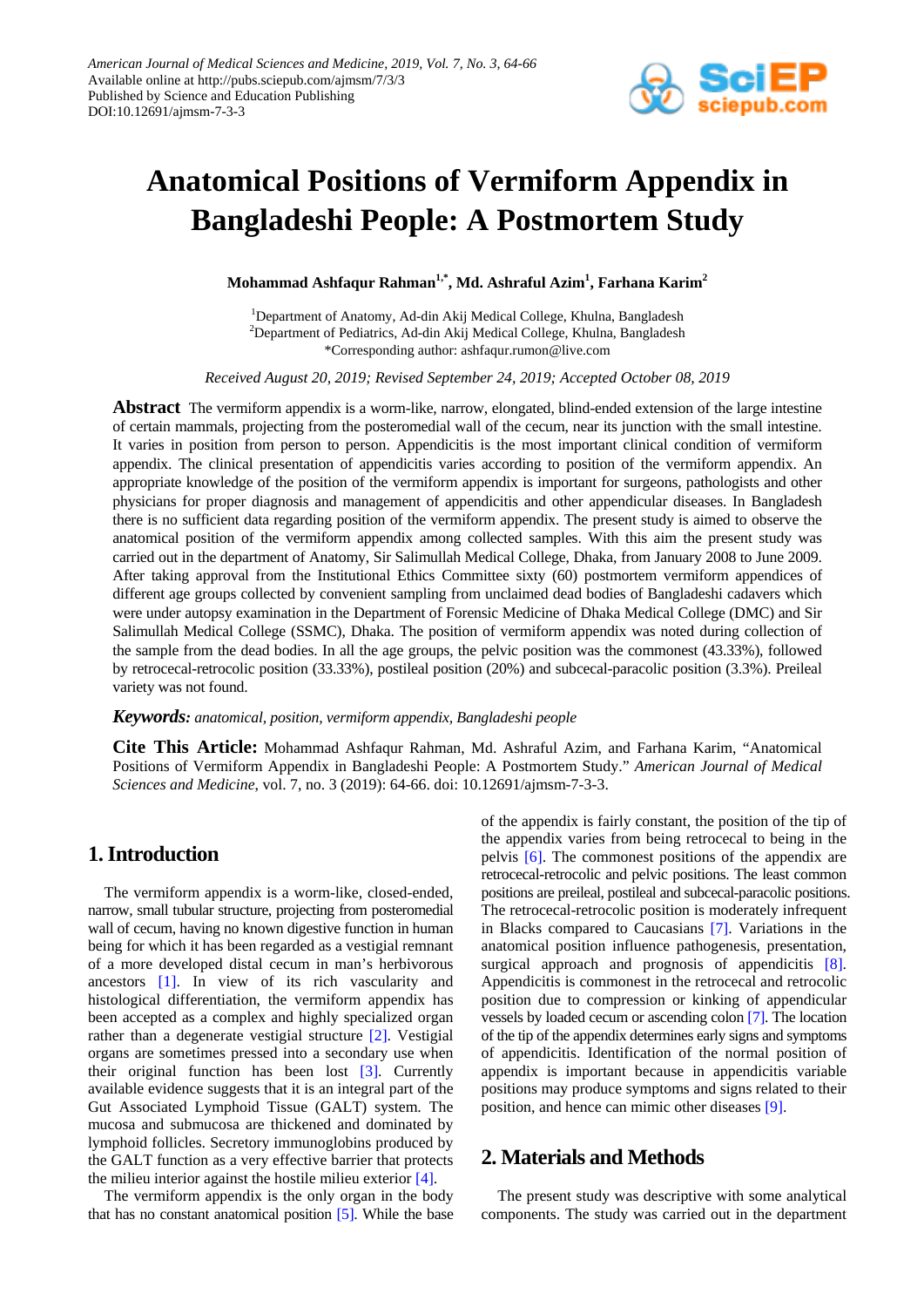of Anatomy, Sir Salimullah Medical College, Dhaka, from January 2008 to June 2009, after approval of the protocol of the research by the Institutional Ethics Committee of Sir Salimullah Medical College, Dhaka. The study was performed on sixty (60) postmortem vermiform appendices of different age groups of Bangladeshi people.

The study was done in situ in the cadavers, before displacement of the organ from right iliac fossa by manipulation and dissection. In each case, the abdomen was opened by a long midline incision and the flaps were reflected to give a good view of the abdominal cavity along with its contents. Then the teniae coli of the cecum were identified. The three teniae coli of the ascending colon and cecum converge at the base of the appendix and become its longitudinal muscle coat. The anterior cecal teniae coli act as the best guide for the vermiform appendix. This knowledge was used to identify the appendix. The relation of the base of the appendix to the cecum is constant, the position of the vermiform appendix, which is variable, was studied in relation to cecum, the terminal part of the ileum and the direction of the tip of the appendix. Accordingly, the position of the vermiform appendix was noted.



**Figure 1.** Various positions of the vermiform appendix [\[10\]](#page-2-9)

## **3. Results**

In the present study, the percentage frequencies of position of vermiform appendix were 43.33% pelvic, 33.33% retrocecal-retrocolic, 20% ileal, 3.3% subcecalparacolic. Other position (promontoric and mid-inguinal) was not found [\(Table 1](#page-1-0) and [Figure 2\)](#page-1-1).

<span id="page-1-0"></span>

| <b>Position</b>           | Number $(n=60)$ | Percentage $(\% )$ |
|---------------------------|-----------------|--------------------|
| Pelvic                    | 26              | 43.33              |
| Retrocecal and retrocolic | 20              | 33.33              |
| <b>Ileal</b>              |                 |                    |
| • Preileal                |                 | 0.00               |
| • Postileal               | 12.             | 20                 |
| Subcecal and paracolic    | 2               | 3.3                |
| Others                    |                 | 0.00               |

**Table 1. Position of the vermiform appendix in total study samples**

<span id="page-1-1"></span>

Figure 2. Different positions of the vermiform appendix in percentage frequencies  $(\%)$  in total study samples  $(n=60)$ 



**Figure 3.** Photograph of a vermiform appendix found in the present study to be in the pelvic position (anterior view)

#### **4. Discussion**

In the present study, pelvic position was highest (43.33%), followed by retrocecal and retrocolic (33.33%), postileal (20%) and subcecal and paracolic (3.3%) position. But the preileal variety was not found.

The highest frequency of anatomical position of vermiform appendix found in this study was similar to study made by Katzarski and Datta [\[7\],](#page-2-6) Katzarski *et al* [\[11\],](#page-2-10) Maisel [\[12\],](#page-2-11) Ndoye *et* al [\[13\],](#page-2-12) Ojeifo *et* al [\[14\].](#page-2-13) All of them studied position of the vermiform appendix among African black populations and found pelvic position as the commonest position. They concluded that the retrocecal and retrocolic position was moderately infrequent in blacks compared to Caucasians. On the other hand, the result of the present study was not similar to Clegg-Lamptey *et* al [\[15\]](#page-2-14) and Solanke [\[16\],](#page-2-15) Abegaz *et* al [\[28\],](#page-2-16) El-Amin *et* al [\[29\]](#page-2-17) who also studied vermiform appendix in African black populations.

The result of the present study was similar to that of Collins [\[17\]](#page-2-18) and Peterson [\[18\],](#page-2-19) who studied vermiform appendix among American and European white populations. On the other hand, the result of present study was not similar to that of Buschard and Kjaeldgaard [\[19\],](#page-2-20) Gladstone and Wakeley [\[20\],](#page-2-21) Wakeley [\[21\],](#page-2-22) de Souza *et* al [\[27\]](#page-2-23) who also studied vermiform appendices among American and European white populations.